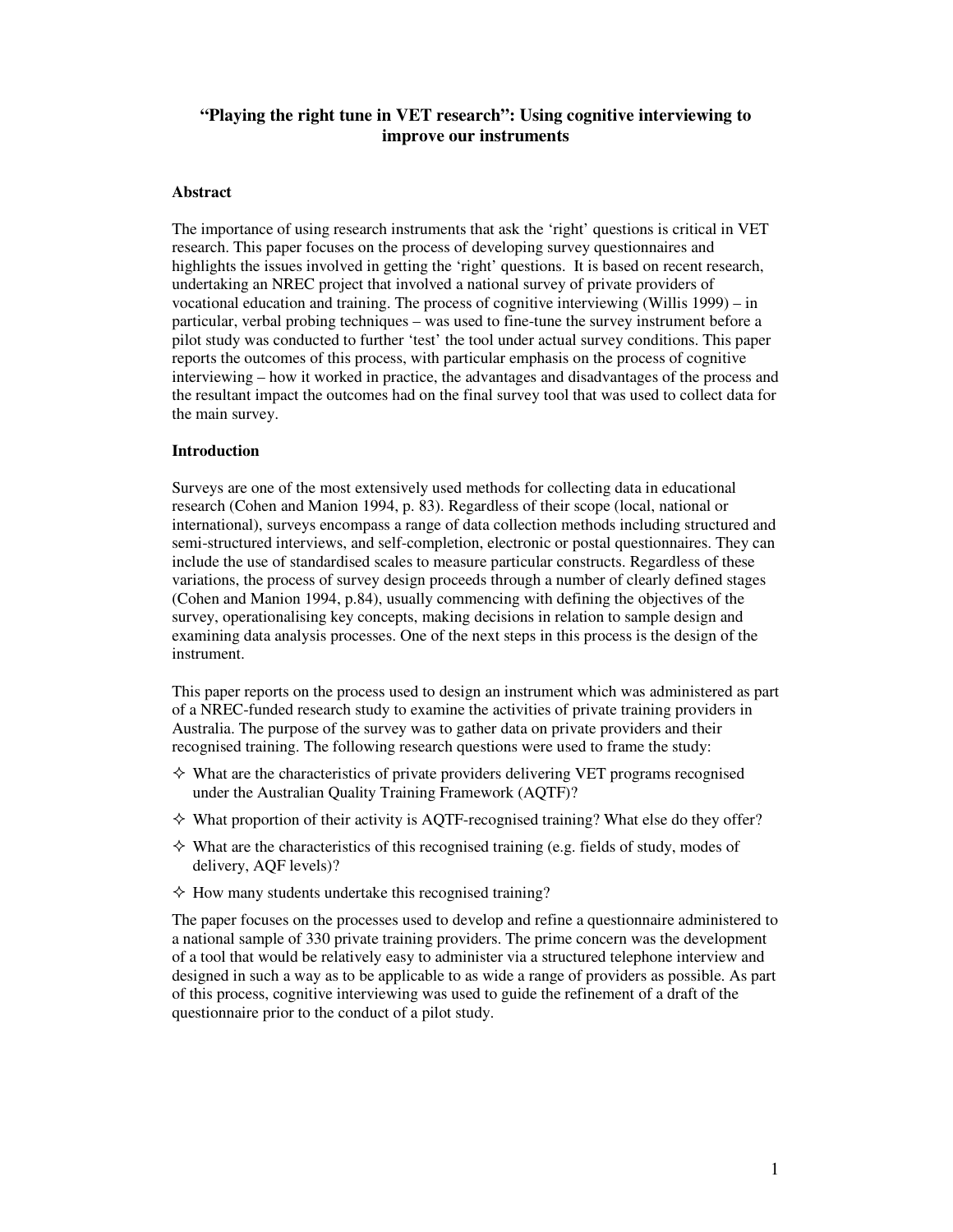### **The process of cognitive interviewing**

Cognitive interviewing is a process that has been in use for almost 20 years. It is defined as 'a process used to study the manner in which targeting audiences understand, mentally process and respond to the materials that we present' (Willis 2005, p. 3). As such, it has wide application including the development of marketing campaigns, public education and so on. It has most extensively been used in the development of survey tools as well as the materials (such as the primary approach letter) that can accompany such an instrument.

The process of cognitive interviewing is usually conducted as one part of a sequence of activities (referred to by Willis as cognitive testing) used to prepare an instrument for use in data collection. The key features of this sequence are as indicated below.

| Focus                  | The cognitive processes used by respondents to answer survey questions –    |
|------------------------|-----------------------------------------------------------------------------|
|                        | comprehension, recall, decision making, judgments and response              |
|                        | processes. The goal is to detect problems with the survey questions         |
| Timing                 | Cognitive interviews are usually conducted after preliminary drafting and   |
|                        | feedback on the instruments, and prior to further testing (for example, a   |
|                        | pilot study)                                                                |
| Conduct                | Cognitive interviews are conducted by trained interviewers working with a   |
|                        | sample of volunteers drawn from the same population that will be used for   |
|                        | the main study                                                              |
| Characteristics of the | The volunteers are usually selected so they represent the diverse range of  |
| volunteers             | characteristics that are of interest in the study                           |
| Processes used in the  | A range of verbal probing or 'think aloud' procedures (see below) are used  |
| interviews             | with volunteers                                                             |
| Environment for the    | Interviews are usually conducted either in a context of the volunteer's     |
| interviews             | choice or in a location dedicated for this purpose (a 'laboratory' setting) |
| Sample size            | Small numbers of interviews are usually conducted – numbers                 |
|                        | recommended in the literature vary from $5 - 15$ .                          |

Source: Willis 2005, pp.6-7.

Two techniques are used in the cognitive interview. One is verbal probing, which entails the interviewer asking

…target questions… the subject answers it, but the interviewer then follows up (either immediately or at the end of the interview) by probing for other specific information relevant to the question or to the specific answers given (Willis 2005, p.47).

The other technique is the 'think aloud' protocol. This requires an interviewer to read aloud each question and then to record *verbatim* the subject's verbalisation of their thinking as they respond (Willis 2005, p.43). This is a particularly valuable process when research questions are asking respondents to recollect when they last undertook a particular task or to quantify the number of times they might have undertaken a particular task (for example, the number of professional development courses they had completed in the past 12 months).

Verbal probing rests on three assumptions. First, the way in which a particular question is designed will have an impact on the cognitive processes used by a respondent to develop an answer. Secondly, we assume that we are able to examine ('probe') the processing undertaken by a respondent to answer a particular question as a way of tapping sub-processes such as comprehension, retrieval of information. Thirdly, we assume that the information we receive from the respondent is useful in that it provides a basis for judging 'whether the question has been processed as intended' (Willis 2005, p. 50).

It is important to note that cognitive interviewing does not 'validate' instruments *per se*. Its value lies in providing a systematic way of 'inspecting' survey tools and providing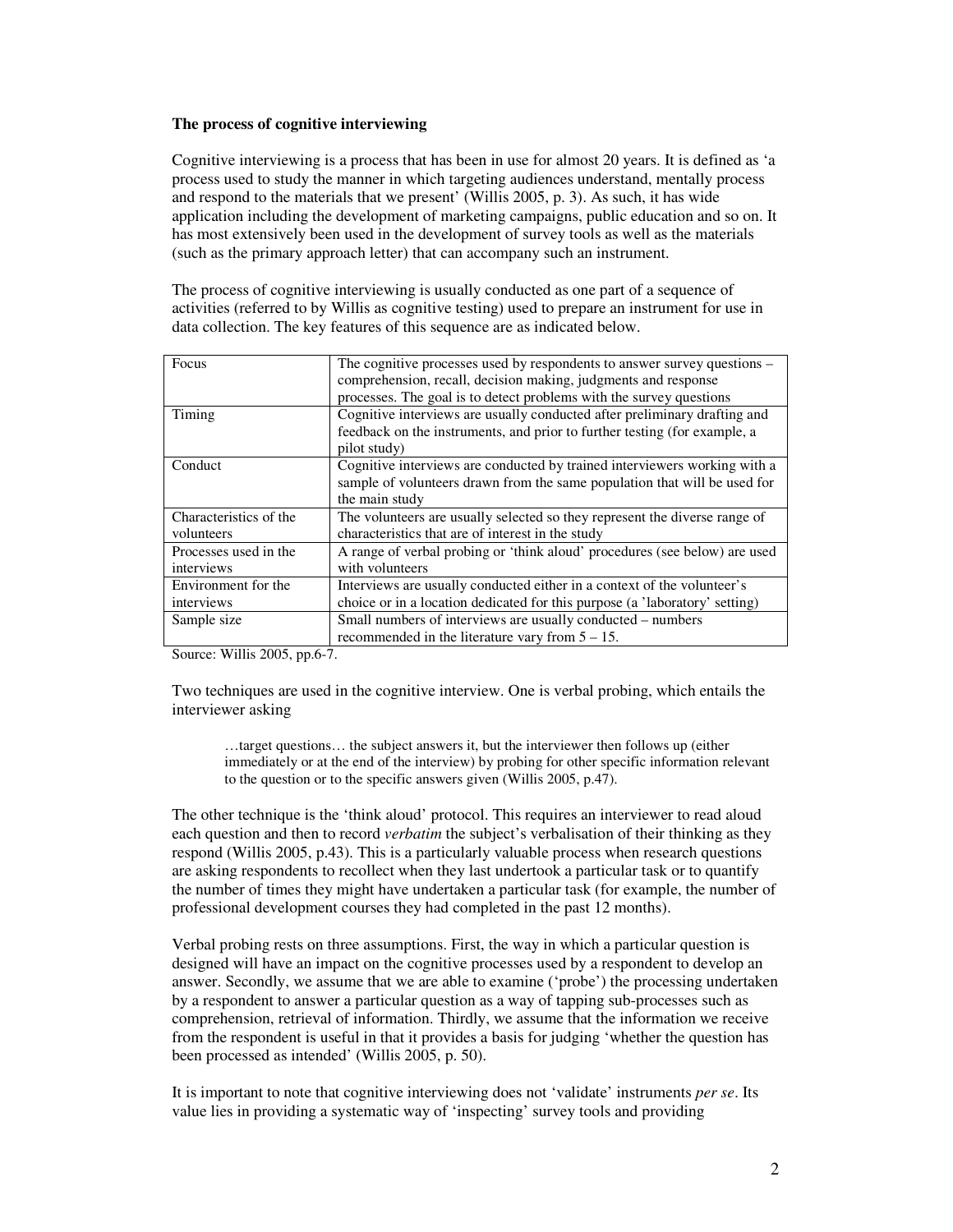information about potential problems which can arise during data collection. This information can then be used as a basis for making decisions about revisions to the tools prior to further testing and conduct of the data collection process.

### **Using cognitive interviewing in practice – a case study**

The process of developing the instrument to be administered via a telephone interview with the private providers consisted of a number of related steps. In the first instance, initial drafts of the instrument and the primary approach letter were devised (see Attachment). These were then distributed to members of the Project Advisory Group for feedback. Feedback was also received via the External Reviewer's Report and from the initial application to the Statistical Clearing House (SCH) of the Australian Bureau of Statistics.

Based on the procedures outlined by Willis (1999), a cognitive interview protocol was designed. The protocol relied on the use of verbal probes to test both the primary approach letter as well as the content of the instrument. The cognitive interviews, each of just over an hour, were then conducted with three private training providers. The focus was on the cognitive processes that respondents use to answer the questions rather than on the results received.

Respondents were first questioned about the primary approach letter. The purpose of this letter was to introduce the survey to persons within the private training organisation. It outlined the reasons for the survey, details of the timing of the survey and the nature of the information being sought. Additionally details about how best to prepare for the survey, a guarantee of confidentiality and information about how the data would be used and stored were also included.

During the cognitive interview, respondents were asked a series of questions about this letter including:

- If a letter like this came into your organisation, who would get it?
- Would they be the person that would be able to provide the answers to the questions?
- If no, who would they pass it onto?
- How might the wording in the letter be changed to ensure that it gets to the person who would be able to provide this information when the telephone interviewer calls?
- Who in your organisation is the person most likely to be able to supply the answers to the questions?
- In relation to the dot points seeking information are there any that you are not sure what they mean?
- Are annual reports the place where a person would look for the sort of information that is required for the interview? If no, where would people look?
- How long do you think it would take a person in your organisation to assemble the information listed in the letter and have it ready for the telephone interview?
- Is there anything in the information letter that you were not sure about?

Attention then turned to the tool itself. Respondents were asked a series of questions about each item. Depending on the content of each particular item, these included questions which:

• probed respondents' understanding of key terms (for example Question 2 – 'What does the term "non-government sources" mean to you?' or Question 7 - 'What do you understand by the term "higher education institution"?')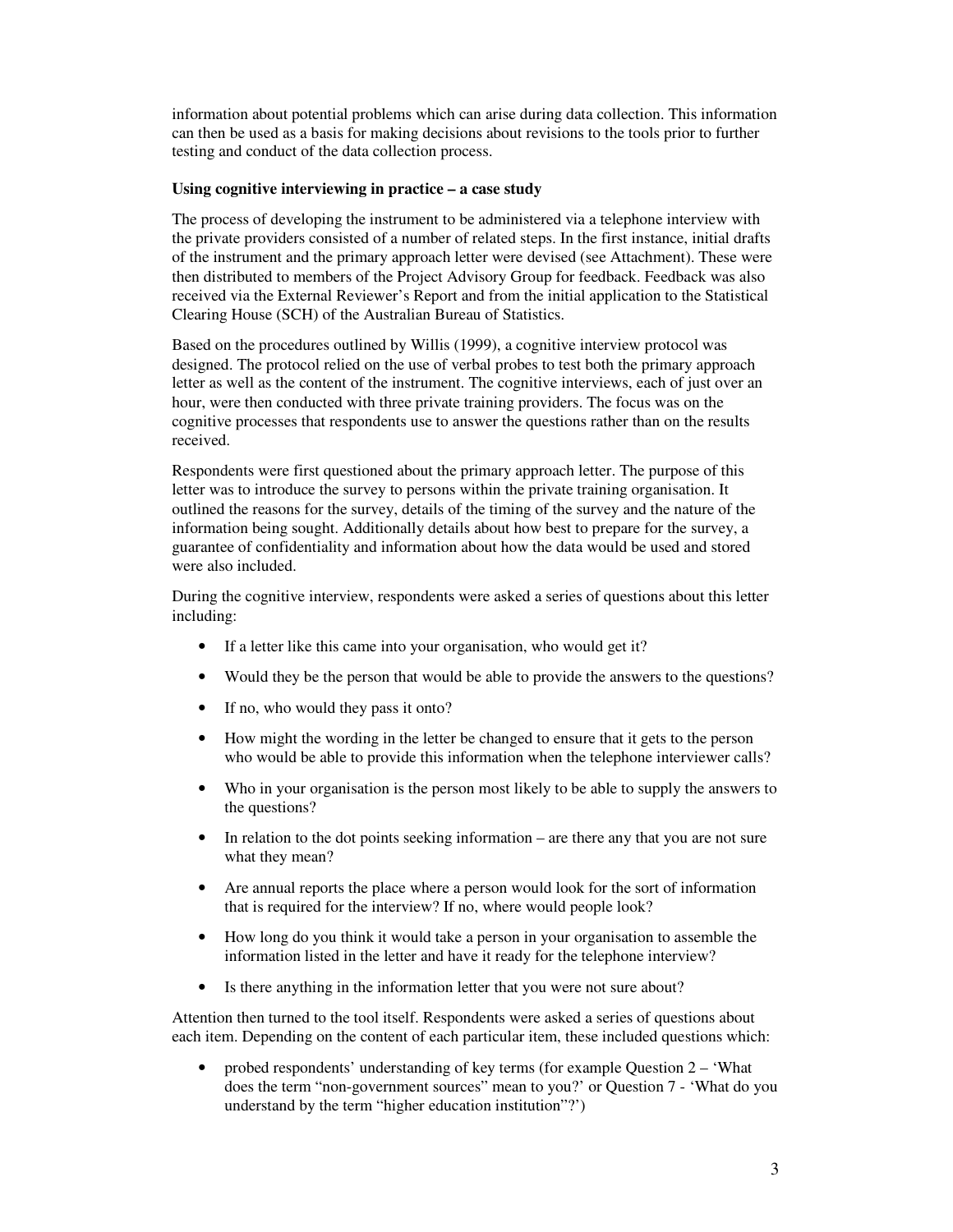- examined how easy or difficult respondents found particular questions (for example, Question 3 - 'Is it hard to think of the main reason?' followed by 'How much have you thought about the reasons why your organisation is registered to provide nationally accredited training?' or Questions 5 and 6 'How difficult would it be for you to answer these questions?'
- probed the certainty of respondents' answers (for example Question 8 'In your own words, what is this question asking?' followed by 'How sure would you be of your answer?'), and
- ascertained the ways in which respondents came to their answer (for example, Question 16 – 'How would you get the answer to this question?' followed by 'How sure would you be of your answer?'.

# **Outcomes of the process**

In its initial form, the primary approach letter was most likely to go to the administration area of larger organisations where a decision would need to be made about whom to redirect it to for completion. It was suggested that the letter be addressed to a senior officer in the organisation such as the Director, Chief Executive, Managing Director, Senior Manager, Owner, a person possibly involved in decision-making within the organisation who would have access to the information required to answer the questions.

In relation to the dot points seeking information, two comments related to:

- some ambiguity about interpreting the question on ways in which their organisation provides training
- concerns about how to categorise the numbers of students enrolled in the different national qualifications.

In order to complete the instrument, subjects believed that various records in the organisation would need to be accessed. Annual reports were seen as one possible source but many private providers are private companies and do not produce an annual report. Similarly it was thought that much of the required information would not often be found in an annual report. As a result, answers would need to be sourced from various areas within the organisation such as student records, payroll records and reports to state training authorities. Subjects also agreed that some questions focused on areas which are not likely to be reported on by private providers in the general course of business and required answers that could only reasonably be made by a person with a sound understanding of the organisation, its operations and client base. Estimations of the time required to assemble the information required to answer the instrument varied from 30 minutes to an hour. In larger organisations, it was thought that information would be requested from the different sections of the organisation and a couple of days allowed for it to be assembled. As a result of this information, minor wording changes were made to the letter.

The table below summarises the information provided by respondents for each question in the survey instrument and the decisions that were made on the basis of this information.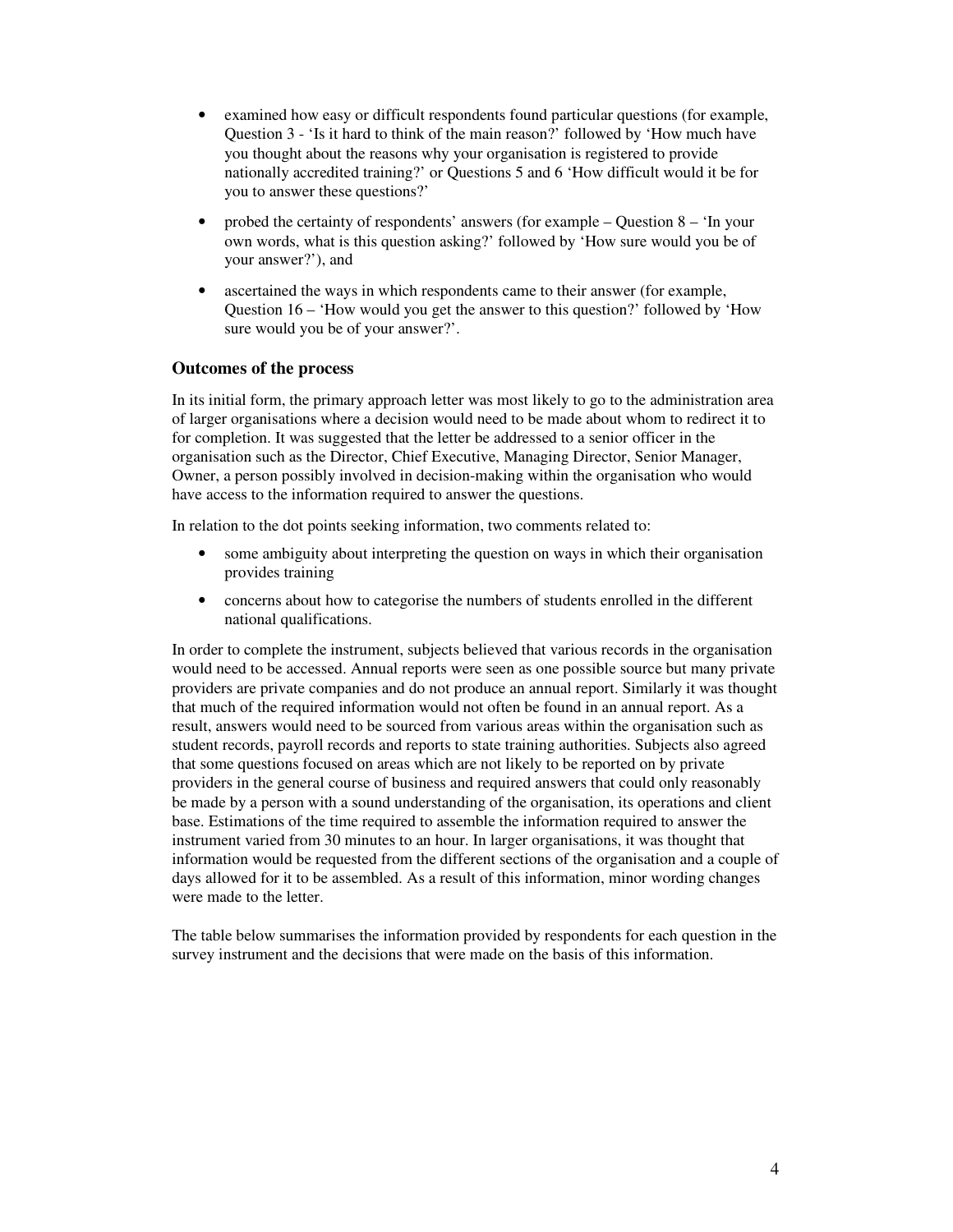| Subjects were able to understand the question<br>1. Are you currently<br>registered as a training<br>organisation that is able to<br>deliver nationally accredited<br>vocational education and<br>training?<br>2. Is your organisation also<br>No modifications needed<br>Subjects were able to understand the question<br>registered as? (a) higher<br>education institution? (b)<br>school?<br>3. What is the main reason<br>Question discarded<br>Subjects who had given the question some<br>for your organisation being<br>previous thought were able to recall a main<br>registered as a training<br>reason and select a suitable response was<br>organisation that is able to<br>selected. In cases where subjects had not<br>deliver nationally accredited<br>thought about the reasons prior to reading the<br>vocational education and<br>question, they were faced with the task of first<br>training?<br>thinking about the reasons why their<br>organisation had become registered, selecting<br>the main one and matching that with the<br>response sets offered. They invariably came up<br>with a range of reasons and found it difficult to<br>identify one of these as the main reason<br>4. Which one of the<br>Subjects from organisations which are<br>Question revised to<br>include definitions of<br>following descriptions best<br>commercially driven and have clear business<br>fits your organisation:<br>objectives found it easy to pick one description.<br>each option<br>adult/community provider?<br>However, this proved more difficult for others.<br>enterprise-based org.?<br>The main problem was uncertainty about the<br>industry org.? commercial<br>meaning of the other categories.<br>training org.?<br>5. Approximately how many<br>Subjects were unsure of what information<br>The term 'approximately'<br>Australian students [that is,<br>question 5 sought in terms of dates and student<br>was removed from both<br>excluding those who are<br>status (full-time, part-time); definition of<br>questions and others.<br>studying here on a student<br>Australian students confusing<br>The term 'Australian<br>visa] were enrolled with your<br>students' was redefined.<br>organisation in 2003?<br>The subcategories of part-<br>6. Approximately how many<br>time and full-time were<br>of these Australian students<br>added to question relating<br>were enrolled in: nationally<br>to the number of students.<br>accredited and non-accredited<br>programs?<br>7. In the nationally-<br>Subjects reported that they struggled with the<br>Terms were clarified.<br>accredited programs,<br>meaning of key terms in this question<br>Word 'approximately was<br>approximately how many<br>removed.<br>students were in programs<br>Term 'Australian<br>funded by: (a) government<br>students' added.<br>sources? (b) non-government<br>Additional category of<br>sources?<br>'self-funded' was added.<br>8. In which States/Territories<br>Subjects had no difficulty understanding this<br>No modifications needed<br>question and were either 'very' or 'quite' sure of<br>did your organisation deliver<br>nationally accredited training<br>their answers.<br>in 2003? Indicate which<br>location had the most<br>activity. | <b>Question number and focus</b> | <b>Information from cognitive interviews</b> | <b>Decision made</b>    |
|-----------------------------------------------------------------------------------------------------------------------------------------------------------------------------------------------------------------------------------------------------------------------------------------------------------------------------------------------------------------------------------------------------------------------------------------------------------------------------------------------------------------------------------------------------------------------------------------------------------------------------------------------------------------------------------------------------------------------------------------------------------------------------------------------------------------------------------------------------------------------------------------------------------------------------------------------------------------------------------------------------------------------------------------------------------------------------------------------------------------------------------------------------------------------------------------------------------------------------------------------------------------------------------------------------------------------------------------------------------------------------------------------------------------------------------------------------------------------------------------------------------------------------------------------------------------------------------------------------------------------------------------------------------------------------------------------------------------------------------------------------------------------------------------------------------------------------------------------------------------------------------------------------------------------------------------------------------------------------------------------------------------------------------------------------------------------------------------------------------------------------------------------------------------------------------------------------------------------------------------------------------------------------------------------------------------------------------------------------------------------------------------------------------------------------------------------------------------------------------------------------------------------------------------------------------------------------------------------------------------------------------------------------------------------------------------------------------------------------------------------------------------------------------------------------------------------------------------------------------------------------------------------------------------------------------------------------------------------------------------------------------------------------------------------------------------------------------------------------------------------------------------------------------------------------------------------------------------------------------------------------------------------------------------|----------------------------------|----------------------------------------------|-------------------------|
|                                                                                                                                                                                                                                                                                                                                                                                                                                                                                                                                                                                                                                                                                                                                                                                                                                                                                                                                                                                                                                                                                                                                                                                                                                                                                                                                                                                                                                                                                                                                                                                                                                                                                                                                                                                                                                                                                                                                                                                                                                                                                                                                                                                                                                                                                                                                                                                                                                                                                                                                                                                                                                                                                                                                                                                                                                                                                                                                                                                                                                                                                                                                                                                                                                                                                         |                                  |                                              | No modifications needed |
|                                                                                                                                                                                                                                                                                                                                                                                                                                                                                                                                                                                                                                                                                                                                                                                                                                                                                                                                                                                                                                                                                                                                                                                                                                                                                                                                                                                                                                                                                                                                                                                                                                                                                                                                                                                                                                                                                                                                                                                                                                                                                                                                                                                                                                                                                                                                                                                                                                                                                                                                                                                                                                                                                                                                                                                                                                                                                                                                                                                                                                                                                                                                                                                                                                                                                         |                                  |                                              |                         |
|                                                                                                                                                                                                                                                                                                                                                                                                                                                                                                                                                                                                                                                                                                                                                                                                                                                                                                                                                                                                                                                                                                                                                                                                                                                                                                                                                                                                                                                                                                                                                                                                                                                                                                                                                                                                                                                                                                                                                                                                                                                                                                                                                                                                                                                                                                                                                                                                                                                                                                                                                                                                                                                                                                                                                                                                                                                                                                                                                                                                                                                                                                                                                                                                                                                                                         |                                  |                                              |                         |
|                                                                                                                                                                                                                                                                                                                                                                                                                                                                                                                                                                                                                                                                                                                                                                                                                                                                                                                                                                                                                                                                                                                                                                                                                                                                                                                                                                                                                                                                                                                                                                                                                                                                                                                                                                                                                                                                                                                                                                                                                                                                                                                                                                                                                                                                                                                                                                                                                                                                                                                                                                                                                                                                                                                                                                                                                                                                                                                                                                                                                                                                                                                                                                                                                                                                                         |                                  |                                              |                         |
|                                                                                                                                                                                                                                                                                                                                                                                                                                                                                                                                                                                                                                                                                                                                                                                                                                                                                                                                                                                                                                                                                                                                                                                                                                                                                                                                                                                                                                                                                                                                                                                                                                                                                                                                                                                                                                                                                                                                                                                                                                                                                                                                                                                                                                                                                                                                                                                                                                                                                                                                                                                                                                                                                                                                                                                                                                                                                                                                                                                                                                                                                                                                                                                                                                                                                         |                                  |                                              |                         |
|                                                                                                                                                                                                                                                                                                                                                                                                                                                                                                                                                                                                                                                                                                                                                                                                                                                                                                                                                                                                                                                                                                                                                                                                                                                                                                                                                                                                                                                                                                                                                                                                                                                                                                                                                                                                                                                                                                                                                                                                                                                                                                                                                                                                                                                                                                                                                                                                                                                                                                                                                                                                                                                                                                                                                                                                                                                                                                                                                                                                                                                                                                                                                                                                                                                                                         |                                  |                                              |                         |
|                                                                                                                                                                                                                                                                                                                                                                                                                                                                                                                                                                                                                                                                                                                                                                                                                                                                                                                                                                                                                                                                                                                                                                                                                                                                                                                                                                                                                                                                                                                                                                                                                                                                                                                                                                                                                                                                                                                                                                                                                                                                                                                                                                                                                                                                                                                                                                                                                                                                                                                                                                                                                                                                                                                                                                                                                                                                                                                                                                                                                                                                                                                                                                                                                                                                                         |                                  |                                              |                         |
|                                                                                                                                                                                                                                                                                                                                                                                                                                                                                                                                                                                                                                                                                                                                                                                                                                                                                                                                                                                                                                                                                                                                                                                                                                                                                                                                                                                                                                                                                                                                                                                                                                                                                                                                                                                                                                                                                                                                                                                                                                                                                                                                                                                                                                                                                                                                                                                                                                                                                                                                                                                                                                                                                                                                                                                                                                                                                                                                                                                                                                                                                                                                                                                                                                                                                         |                                  |                                              |                         |
|                                                                                                                                                                                                                                                                                                                                                                                                                                                                                                                                                                                                                                                                                                                                                                                                                                                                                                                                                                                                                                                                                                                                                                                                                                                                                                                                                                                                                                                                                                                                                                                                                                                                                                                                                                                                                                                                                                                                                                                                                                                                                                                                                                                                                                                                                                                                                                                                                                                                                                                                                                                                                                                                                                                                                                                                                                                                                                                                                                                                                                                                                                                                                                                                                                                                                         |                                  |                                              |                         |
|                                                                                                                                                                                                                                                                                                                                                                                                                                                                                                                                                                                                                                                                                                                                                                                                                                                                                                                                                                                                                                                                                                                                                                                                                                                                                                                                                                                                                                                                                                                                                                                                                                                                                                                                                                                                                                                                                                                                                                                                                                                                                                                                                                                                                                                                                                                                                                                                                                                                                                                                                                                                                                                                                                                                                                                                                                                                                                                                                                                                                                                                                                                                                                                                                                                                                         |                                  |                                              |                         |
|                                                                                                                                                                                                                                                                                                                                                                                                                                                                                                                                                                                                                                                                                                                                                                                                                                                                                                                                                                                                                                                                                                                                                                                                                                                                                                                                                                                                                                                                                                                                                                                                                                                                                                                                                                                                                                                                                                                                                                                                                                                                                                                                                                                                                                                                                                                                                                                                                                                                                                                                                                                                                                                                                                                                                                                                                                                                                                                                                                                                                                                                                                                                                                                                                                                                                         |                                  |                                              |                         |
|                                                                                                                                                                                                                                                                                                                                                                                                                                                                                                                                                                                                                                                                                                                                                                                                                                                                                                                                                                                                                                                                                                                                                                                                                                                                                                                                                                                                                                                                                                                                                                                                                                                                                                                                                                                                                                                                                                                                                                                                                                                                                                                                                                                                                                                                                                                                                                                                                                                                                                                                                                                                                                                                                                                                                                                                                                                                                                                                                                                                                                                                                                                                                                                                                                                                                         |                                  |                                              |                         |
|                                                                                                                                                                                                                                                                                                                                                                                                                                                                                                                                                                                                                                                                                                                                                                                                                                                                                                                                                                                                                                                                                                                                                                                                                                                                                                                                                                                                                                                                                                                                                                                                                                                                                                                                                                                                                                                                                                                                                                                                                                                                                                                                                                                                                                                                                                                                                                                                                                                                                                                                                                                                                                                                                                                                                                                                                                                                                                                                                                                                                                                                                                                                                                                                                                                                                         |                                  |                                              |                         |
|                                                                                                                                                                                                                                                                                                                                                                                                                                                                                                                                                                                                                                                                                                                                                                                                                                                                                                                                                                                                                                                                                                                                                                                                                                                                                                                                                                                                                                                                                                                                                                                                                                                                                                                                                                                                                                                                                                                                                                                                                                                                                                                                                                                                                                                                                                                                                                                                                                                                                                                                                                                                                                                                                                                                                                                                                                                                                                                                                                                                                                                                                                                                                                                                                                                                                         |                                  |                                              |                         |
|                                                                                                                                                                                                                                                                                                                                                                                                                                                                                                                                                                                                                                                                                                                                                                                                                                                                                                                                                                                                                                                                                                                                                                                                                                                                                                                                                                                                                                                                                                                                                                                                                                                                                                                                                                                                                                                                                                                                                                                                                                                                                                                                                                                                                                                                                                                                                                                                                                                                                                                                                                                                                                                                                                                                                                                                                                                                                                                                                                                                                                                                                                                                                                                                                                                                                         |                                  |                                              |                         |
|                                                                                                                                                                                                                                                                                                                                                                                                                                                                                                                                                                                                                                                                                                                                                                                                                                                                                                                                                                                                                                                                                                                                                                                                                                                                                                                                                                                                                                                                                                                                                                                                                                                                                                                                                                                                                                                                                                                                                                                                                                                                                                                                                                                                                                                                                                                                                                                                                                                                                                                                                                                                                                                                                                                                                                                                                                                                                                                                                                                                                                                                                                                                                                                                                                                                                         |                                  |                                              |                         |
|                                                                                                                                                                                                                                                                                                                                                                                                                                                                                                                                                                                                                                                                                                                                                                                                                                                                                                                                                                                                                                                                                                                                                                                                                                                                                                                                                                                                                                                                                                                                                                                                                                                                                                                                                                                                                                                                                                                                                                                                                                                                                                                                                                                                                                                                                                                                                                                                                                                                                                                                                                                                                                                                                                                                                                                                                                                                                                                                                                                                                                                                                                                                                                                                                                                                                         |                                  |                                              |                         |
|                                                                                                                                                                                                                                                                                                                                                                                                                                                                                                                                                                                                                                                                                                                                                                                                                                                                                                                                                                                                                                                                                                                                                                                                                                                                                                                                                                                                                                                                                                                                                                                                                                                                                                                                                                                                                                                                                                                                                                                                                                                                                                                                                                                                                                                                                                                                                                                                                                                                                                                                                                                                                                                                                                                                                                                                                                                                                                                                                                                                                                                                                                                                                                                                                                                                                         |                                  |                                              |                         |
|                                                                                                                                                                                                                                                                                                                                                                                                                                                                                                                                                                                                                                                                                                                                                                                                                                                                                                                                                                                                                                                                                                                                                                                                                                                                                                                                                                                                                                                                                                                                                                                                                                                                                                                                                                                                                                                                                                                                                                                                                                                                                                                                                                                                                                                                                                                                                                                                                                                                                                                                                                                                                                                                                                                                                                                                                                                                                                                                                                                                                                                                                                                                                                                                                                                                                         |                                  |                                              |                         |
|                                                                                                                                                                                                                                                                                                                                                                                                                                                                                                                                                                                                                                                                                                                                                                                                                                                                                                                                                                                                                                                                                                                                                                                                                                                                                                                                                                                                                                                                                                                                                                                                                                                                                                                                                                                                                                                                                                                                                                                                                                                                                                                                                                                                                                                                                                                                                                                                                                                                                                                                                                                                                                                                                                                                                                                                                                                                                                                                                                                                                                                                                                                                                                                                                                                                                         |                                  |                                              |                         |
|                                                                                                                                                                                                                                                                                                                                                                                                                                                                                                                                                                                                                                                                                                                                                                                                                                                                                                                                                                                                                                                                                                                                                                                                                                                                                                                                                                                                                                                                                                                                                                                                                                                                                                                                                                                                                                                                                                                                                                                                                                                                                                                                                                                                                                                                                                                                                                                                                                                                                                                                                                                                                                                                                                                                                                                                                                                                                                                                                                                                                                                                                                                                                                                                                                                                                         |                                  |                                              |                         |
|                                                                                                                                                                                                                                                                                                                                                                                                                                                                                                                                                                                                                                                                                                                                                                                                                                                                                                                                                                                                                                                                                                                                                                                                                                                                                                                                                                                                                                                                                                                                                                                                                                                                                                                                                                                                                                                                                                                                                                                                                                                                                                                                                                                                                                                                                                                                                                                                                                                                                                                                                                                                                                                                                                                                                                                                                                                                                                                                                                                                                                                                                                                                                                                                                                                                                         |                                  |                                              |                         |
|                                                                                                                                                                                                                                                                                                                                                                                                                                                                                                                                                                                                                                                                                                                                                                                                                                                                                                                                                                                                                                                                                                                                                                                                                                                                                                                                                                                                                                                                                                                                                                                                                                                                                                                                                                                                                                                                                                                                                                                                                                                                                                                                                                                                                                                                                                                                                                                                                                                                                                                                                                                                                                                                                                                                                                                                                                                                                                                                                                                                                                                                                                                                                                                                                                                                                         |                                  |                                              |                         |
|                                                                                                                                                                                                                                                                                                                                                                                                                                                                                                                                                                                                                                                                                                                                                                                                                                                                                                                                                                                                                                                                                                                                                                                                                                                                                                                                                                                                                                                                                                                                                                                                                                                                                                                                                                                                                                                                                                                                                                                                                                                                                                                                                                                                                                                                                                                                                                                                                                                                                                                                                                                                                                                                                                                                                                                                                                                                                                                                                                                                                                                                                                                                                                                                                                                                                         |                                  |                                              |                         |
|                                                                                                                                                                                                                                                                                                                                                                                                                                                                                                                                                                                                                                                                                                                                                                                                                                                                                                                                                                                                                                                                                                                                                                                                                                                                                                                                                                                                                                                                                                                                                                                                                                                                                                                                                                                                                                                                                                                                                                                                                                                                                                                                                                                                                                                                                                                                                                                                                                                                                                                                                                                                                                                                                                                                                                                                                                                                                                                                                                                                                                                                                                                                                                                                                                                                                         |                                  |                                              |                         |
|                                                                                                                                                                                                                                                                                                                                                                                                                                                                                                                                                                                                                                                                                                                                                                                                                                                                                                                                                                                                                                                                                                                                                                                                                                                                                                                                                                                                                                                                                                                                                                                                                                                                                                                                                                                                                                                                                                                                                                                                                                                                                                                                                                                                                                                                                                                                                                                                                                                                                                                                                                                                                                                                                                                                                                                                                                                                                                                                                                                                                                                                                                                                                                                                                                                                                         |                                  |                                              |                         |
|                                                                                                                                                                                                                                                                                                                                                                                                                                                                                                                                                                                                                                                                                                                                                                                                                                                                                                                                                                                                                                                                                                                                                                                                                                                                                                                                                                                                                                                                                                                                                                                                                                                                                                                                                                                                                                                                                                                                                                                                                                                                                                                                                                                                                                                                                                                                                                                                                                                                                                                                                                                                                                                                                                                                                                                                                                                                                                                                                                                                                                                                                                                                                                                                                                                                                         |                                  |                                              |                         |
|                                                                                                                                                                                                                                                                                                                                                                                                                                                                                                                                                                                                                                                                                                                                                                                                                                                                                                                                                                                                                                                                                                                                                                                                                                                                                                                                                                                                                                                                                                                                                                                                                                                                                                                                                                                                                                                                                                                                                                                                                                                                                                                                                                                                                                                                                                                                                                                                                                                                                                                                                                                                                                                                                                                                                                                                                                                                                                                                                                                                                                                                                                                                                                                                                                                                                         |                                  |                                              |                         |
|                                                                                                                                                                                                                                                                                                                                                                                                                                                                                                                                                                                                                                                                                                                                                                                                                                                                                                                                                                                                                                                                                                                                                                                                                                                                                                                                                                                                                                                                                                                                                                                                                                                                                                                                                                                                                                                                                                                                                                                                                                                                                                                                                                                                                                                                                                                                                                                                                                                                                                                                                                                                                                                                                                                                                                                                                                                                                                                                                                                                                                                                                                                                                                                                                                                                                         |                                  |                                              |                         |
|                                                                                                                                                                                                                                                                                                                                                                                                                                                                                                                                                                                                                                                                                                                                                                                                                                                                                                                                                                                                                                                                                                                                                                                                                                                                                                                                                                                                                                                                                                                                                                                                                                                                                                                                                                                                                                                                                                                                                                                                                                                                                                                                                                                                                                                                                                                                                                                                                                                                                                                                                                                                                                                                                                                                                                                                                                                                                                                                                                                                                                                                                                                                                                                                                                                                                         |                                  |                                              |                         |
|                                                                                                                                                                                                                                                                                                                                                                                                                                                                                                                                                                                                                                                                                                                                                                                                                                                                                                                                                                                                                                                                                                                                                                                                                                                                                                                                                                                                                                                                                                                                                                                                                                                                                                                                                                                                                                                                                                                                                                                                                                                                                                                                                                                                                                                                                                                                                                                                                                                                                                                                                                                                                                                                                                                                                                                                                                                                                                                                                                                                                                                                                                                                                                                                                                                                                         |                                  |                                              |                         |
|                                                                                                                                                                                                                                                                                                                                                                                                                                                                                                                                                                                                                                                                                                                                                                                                                                                                                                                                                                                                                                                                                                                                                                                                                                                                                                                                                                                                                                                                                                                                                                                                                                                                                                                                                                                                                                                                                                                                                                                                                                                                                                                                                                                                                                                                                                                                                                                                                                                                                                                                                                                                                                                                                                                                                                                                                                                                                                                                                                                                                                                                                                                                                                                                                                                                                         |                                  |                                              |                         |
|                                                                                                                                                                                                                                                                                                                                                                                                                                                                                                                                                                                                                                                                                                                                                                                                                                                                                                                                                                                                                                                                                                                                                                                                                                                                                                                                                                                                                                                                                                                                                                                                                                                                                                                                                                                                                                                                                                                                                                                                                                                                                                                                                                                                                                                                                                                                                                                                                                                                                                                                                                                                                                                                                                                                                                                                                                                                                                                                                                                                                                                                                                                                                                                                                                                                                         |                                  |                                              |                         |
|                                                                                                                                                                                                                                                                                                                                                                                                                                                                                                                                                                                                                                                                                                                                                                                                                                                                                                                                                                                                                                                                                                                                                                                                                                                                                                                                                                                                                                                                                                                                                                                                                                                                                                                                                                                                                                                                                                                                                                                                                                                                                                                                                                                                                                                                                                                                                                                                                                                                                                                                                                                                                                                                                                                                                                                                                                                                                                                                                                                                                                                                                                                                                                                                                                                                                         |                                  |                                              |                         |
|                                                                                                                                                                                                                                                                                                                                                                                                                                                                                                                                                                                                                                                                                                                                                                                                                                                                                                                                                                                                                                                                                                                                                                                                                                                                                                                                                                                                                                                                                                                                                                                                                                                                                                                                                                                                                                                                                                                                                                                                                                                                                                                                                                                                                                                                                                                                                                                                                                                                                                                                                                                                                                                                                                                                                                                                                                                                                                                                                                                                                                                                                                                                                                                                                                                                                         |                                  |                                              |                         |
|                                                                                                                                                                                                                                                                                                                                                                                                                                                                                                                                                                                                                                                                                                                                                                                                                                                                                                                                                                                                                                                                                                                                                                                                                                                                                                                                                                                                                                                                                                                                                                                                                                                                                                                                                                                                                                                                                                                                                                                                                                                                                                                                                                                                                                                                                                                                                                                                                                                                                                                                                                                                                                                                                                                                                                                                                                                                                                                                                                                                                                                                                                                                                                                                                                                                                         |                                  |                                              |                         |
|                                                                                                                                                                                                                                                                                                                                                                                                                                                                                                                                                                                                                                                                                                                                                                                                                                                                                                                                                                                                                                                                                                                                                                                                                                                                                                                                                                                                                                                                                                                                                                                                                                                                                                                                                                                                                                                                                                                                                                                                                                                                                                                                                                                                                                                                                                                                                                                                                                                                                                                                                                                                                                                                                                                                                                                                                                                                                                                                                                                                                                                                                                                                                                                                                                                                                         |                                  |                                              |                         |
|                                                                                                                                                                                                                                                                                                                                                                                                                                                                                                                                                                                                                                                                                                                                                                                                                                                                                                                                                                                                                                                                                                                                                                                                                                                                                                                                                                                                                                                                                                                                                                                                                                                                                                                                                                                                                                                                                                                                                                                                                                                                                                                                                                                                                                                                                                                                                                                                                                                                                                                                                                                                                                                                                                                                                                                                                                                                                                                                                                                                                                                                                                                                                                                                                                                                                         |                                  |                                              |                         |
|                                                                                                                                                                                                                                                                                                                                                                                                                                                                                                                                                                                                                                                                                                                                                                                                                                                                                                                                                                                                                                                                                                                                                                                                                                                                                                                                                                                                                                                                                                                                                                                                                                                                                                                                                                                                                                                                                                                                                                                                                                                                                                                                                                                                                                                                                                                                                                                                                                                                                                                                                                                                                                                                                                                                                                                                                                                                                                                                                                                                                                                                                                                                                                                                                                                                                         |                                  |                                              |                         |
|                                                                                                                                                                                                                                                                                                                                                                                                                                                                                                                                                                                                                                                                                                                                                                                                                                                                                                                                                                                                                                                                                                                                                                                                                                                                                                                                                                                                                                                                                                                                                                                                                                                                                                                                                                                                                                                                                                                                                                                                                                                                                                                                                                                                                                                                                                                                                                                                                                                                                                                                                                                                                                                                                                                                                                                                                                                                                                                                                                                                                                                                                                                                                                                                                                                                                         |                                  |                                              |                         |
|                                                                                                                                                                                                                                                                                                                                                                                                                                                                                                                                                                                                                                                                                                                                                                                                                                                                                                                                                                                                                                                                                                                                                                                                                                                                                                                                                                                                                                                                                                                                                                                                                                                                                                                                                                                                                                                                                                                                                                                                                                                                                                                                                                                                                                                                                                                                                                                                                                                                                                                                                                                                                                                                                                                                                                                                                                                                                                                                                                                                                                                                                                                                                                                                                                                                                         |                                  |                                              |                         |
|                                                                                                                                                                                                                                                                                                                                                                                                                                                                                                                                                                                                                                                                                                                                                                                                                                                                                                                                                                                                                                                                                                                                                                                                                                                                                                                                                                                                                                                                                                                                                                                                                                                                                                                                                                                                                                                                                                                                                                                                                                                                                                                                                                                                                                                                                                                                                                                                                                                                                                                                                                                                                                                                                                                                                                                                                                                                                                                                                                                                                                                                                                                                                                                                                                                                                         |                                  |                                              |                         |
|                                                                                                                                                                                                                                                                                                                                                                                                                                                                                                                                                                                                                                                                                                                                                                                                                                                                                                                                                                                                                                                                                                                                                                                                                                                                                                                                                                                                                                                                                                                                                                                                                                                                                                                                                                                                                                                                                                                                                                                                                                                                                                                                                                                                                                                                                                                                                                                                                                                                                                                                                                                                                                                                                                                                                                                                                                                                                                                                                                                                                                                                                                                                                                                                                                                                                         |                                  |                                              |                         |
|                                                                                                                                                                                                                                                                                                                                                                                                                                                                                                                                                                                                                                                                                                                                                                                                                                                                                                                                                                                                                                                                                                                                                                                                                                                                                                                                                                                                                                                                                                                                                                                                                                                                                                                                                                                                                                                                                                                                                                                                                                                                                                                                                                                                                                                                                                                                                                                                                                                                                                                                                                                                                                                                                                                                                                                                                                                                                                                                                                                                                                                                                                                                                                                                                                                                                         |                                  |                                              |                         |
|                                                                                                                                                                                                                                                                                                                                                                                                                                                                                                                                                                                                                                                                                                                                                                                                                                                                                                                                                                                                                                                                                                                                                                                                                                                                                                                                                                                                                                                                                                                                                                                                                                                                                                                                                                                                                                                                                                                                                                                                                                                                                                                                                                                                                                                                                                                                                                                                                                                                                                                                                                                                                                                                                                                                                                                                                                                                                                                                                                                                                                                                                                                                                                                                                                                                                         |                                  |                                              |                         |
|                                                                                                                                                                                                                                                                                                                                                                                                                                                                                                                                                                                                                                                                                                                                                                                                                                                                                                                                                                                                                                                                                                                                                                                                                                                                                                                                                                                                                                                                                                                                                                                                                                                                                                                                                                                                                                                                                                                                                                                                                                                                                                                                                                                                                                                                                                                                                                                                                                                                                                                                                                                                                                                                                                                                                                                                                                                                                                                                                                                                                                                                                                                                                                                                                                                                                         |                                  |                                              |                         |
|                                                                                                                                                                                                                                                                                                                                                                                                                                                                                                                                                                                                                                                                                                                                                                                                                                                                                                                                                                                                                                                                                                                                                                                                                                                                                                                                                                                                                                                                                                                                                                                                                                                                                                                                                                                                                                                                                                                                                                                                                                                                                                                                                                                                                                                                                                                                                                                                                                                                                                                                                                                                                                                                                                                                                                                                                                                                                                                                                                                                                                                                                                                                                                                                                                                                                         |                                  |                                              |                         |
|                                                                                                                                                                                                                                                                                                                                                                                                                                                                                                                                                                                                                                                                                                                                                                                                                                                                                                                                                                                                                                                                                                                                                                                                                                                                                                                                                                                                                                                                                                                                                                                                                                                                                                                                                                                                                                                                                                                                                                                                                                                                                                                                                                                                                                                                                                                                                                                                                                                                                                                                                                                                                                                                                                                                                                                                                                                                                                                                                                                                                                                                                                                                                                                                                                                                                         |                                  |                                              |                         |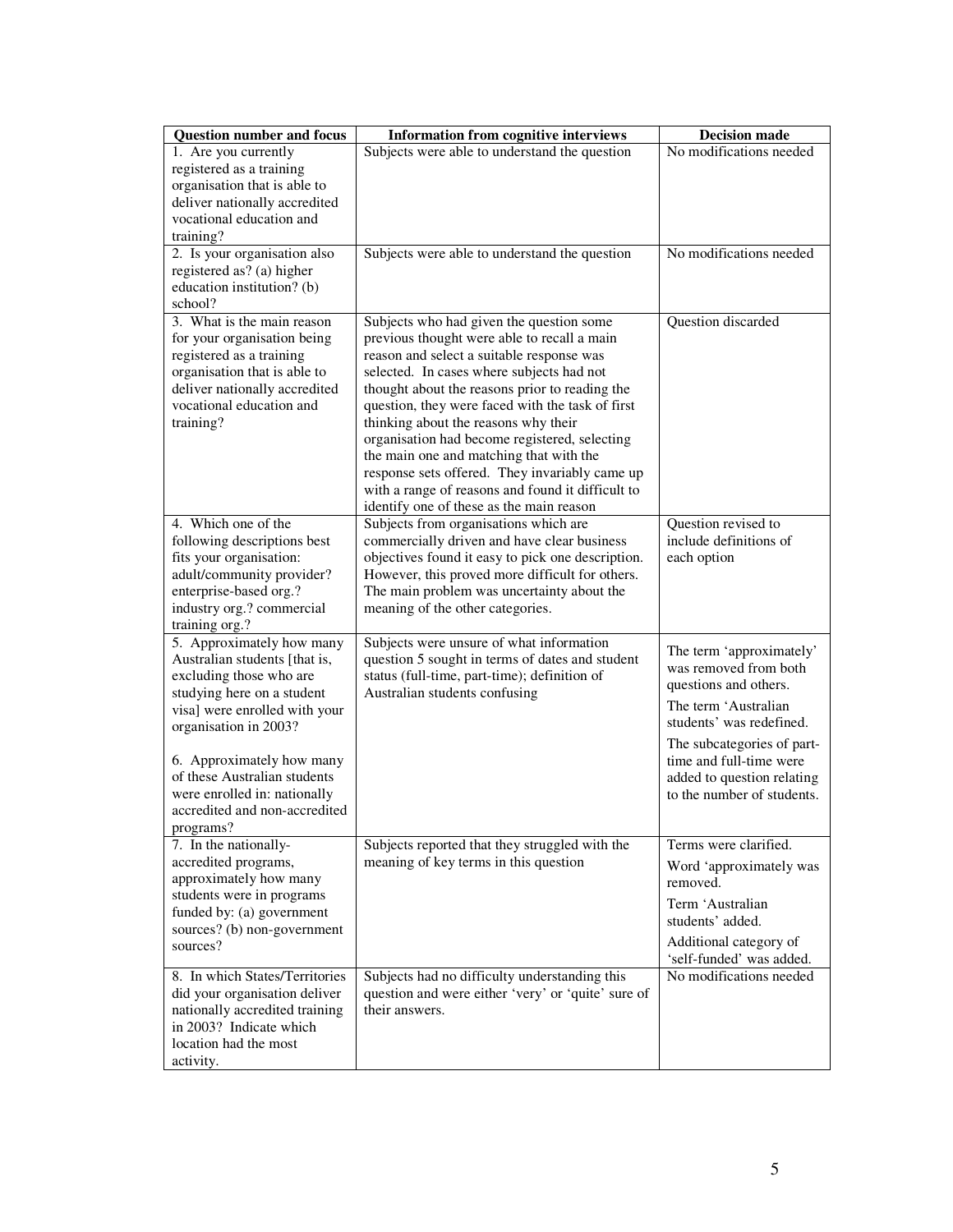| <b>Question number and focus</b>                 | <b>Information from cognitive interviews</b>                                                    | <b>Decision made</b>                  |
|--------------------------------------------------|-------------------------------------------------------------------------------------------------|---------------------------------------|
| 9. For which three main                          | Subjects had varying opinions about the                                                         | Question revised - 'fields            |
| industries (or occupations)                      | difficulty of answering this question – some                                                    | of study' categories used             |
| did your organisation provide                    | were confident, others did not recognise the                                                    | instead.                              |
| nationally accredited training                   | categories as being applicable to their                                                         |                                       |
| in 2003? (categories given)                      | organisation                                                                                    |                                       |
| 10. Approximately how                            | No-one had difficulty understanding the                                                         | Question 10 deleted.                  |
| many students were enrolled                      | questions as posed. However, subjects                                                           | Question 11 revised to                |
| in each of the following types                   | experienced varying degrees of difficulty in                                                    | include a reference to                |
| of national qualifications with                  | answering these questions for a range of reasons,                                               | 'Australian' student.                 |
| your organisation in 2003?                       | including nature of record-keeping used by                                                      | Removed the term                      |
| (AQF levels given)                               | organisation, nature of client groups (e.g. school                                              | 'approximately'.                      |
|                                                  | students)                                                                                       | Reference to high school              |
| 11. Approximately how<br>many students completed |                                                                                                 | qualifications was                    |
| each of the following types of                   |                                                                                                 | removed from the list                 |
| qualifications with your                         |                                                                                                 |                                       |
| organisation in 2003?                            |                                                                                                 |                                       |
| (AQF levels given)                               |                                                                                                 |                                       |
| 12. How is training and                          | Subjects understood the question, but found                                                     | Reference to mixed mode               |
| assessment for nationally                        | categories confusing.                                                                           | delivery was removed.                 |
| accredited programs provided                     |                                                                                                 | Term 'computer assisted               |
| by your organisation?                            |                                                                                                 | was amended.                          |
| (different categories given)                     |                                                                                                 |                                       |
|                                                  |                                                                                                 | Term 'distance education'<br>defined. |
| 13. In your opinion, what is                     | The difficulties associated with answering this                                                 | Question was discarded.               |
| the main reason why students                     | question related to the need for the subject to                                                 |                                       |
| choose to do nationally                          | make a judgement about the main reason – most                                                   |                                       |
| accredited training with your                    | felt answer would be anecdotal.                                                                 |                                       |
| organisation?                                    |                                                                                                 |                                       |
| (possible reasons given)                         |                                                                                                 |                                       |
| 14. Did your organisation                        | Use of word 'offer' was thought to be confusing                                                 | Question amended to                   |
| offer nationally accredited                      |                                                                                                 | read: 'Did your                       |
| programs off-shore in 2003?                      |                                                                                                 | organisation deliver                  |
|                                                  |                                                                                                 | nationally accredited                 |
|                                                  |                                                                                                 | programs off-shore in                 |
|                                                  |                                                                                                 | 2003?                                 |
| 15. What were the approx.                        | Some uncertainty about which staff the question                                                 | Question revised to ask               |
| numbers of full-time, part-                      | refers to. Issues were raised in relation to the                                                | for details of staff                  |
| time and casual staff                            | sensitivity of this information, the difficulty in                                              | members directly                      |
| employed in your                                 | giving accurate data unless a specific timeframe                                                | involved in training.                 |
| organisation in 2003?                            | was provided.                                                                                   |                                       |
| 16. Which of the following                       | Some subjects found this question difficult to                                                  | Question was discarded.               |
| services were provided by                        | answer because they had problems with                                                           |                                       |
| your staff in 2003?                              | understanding the question and some of the<br>terms used. Also, not confident of their answers. |                                       |
| (a list given)<br>17. What services does your    | All subjects believed that this is basic                                                        | No modifications needed.              |
| organisation provide for                         | knowledge which they possess due to their                                                       |                                       |
| students who are completing                      | position in the organisation and all were very                                                  |                                       |
| nationally accredited training                   | sure of their answer.                                                                           |                                       |
| with your organisation?                          |                                                                                                 |                                       |
| (a list given)                                   |                                                                                                 |                                       |
| 18. How strong are the                           | Terms were understood; subjects were                                                            | No modifications needed.              |
| following factors as either                      | reasonably sure of their answers, though each                                                   |                                       |
| promoters or inhibitors of                       | qualified this by saying that it is personal                                                    |                                       |
| growth in your registered                        | opinion.                                                                                        |                                       |
| training organisation?                           |                                                                                                 |                                       |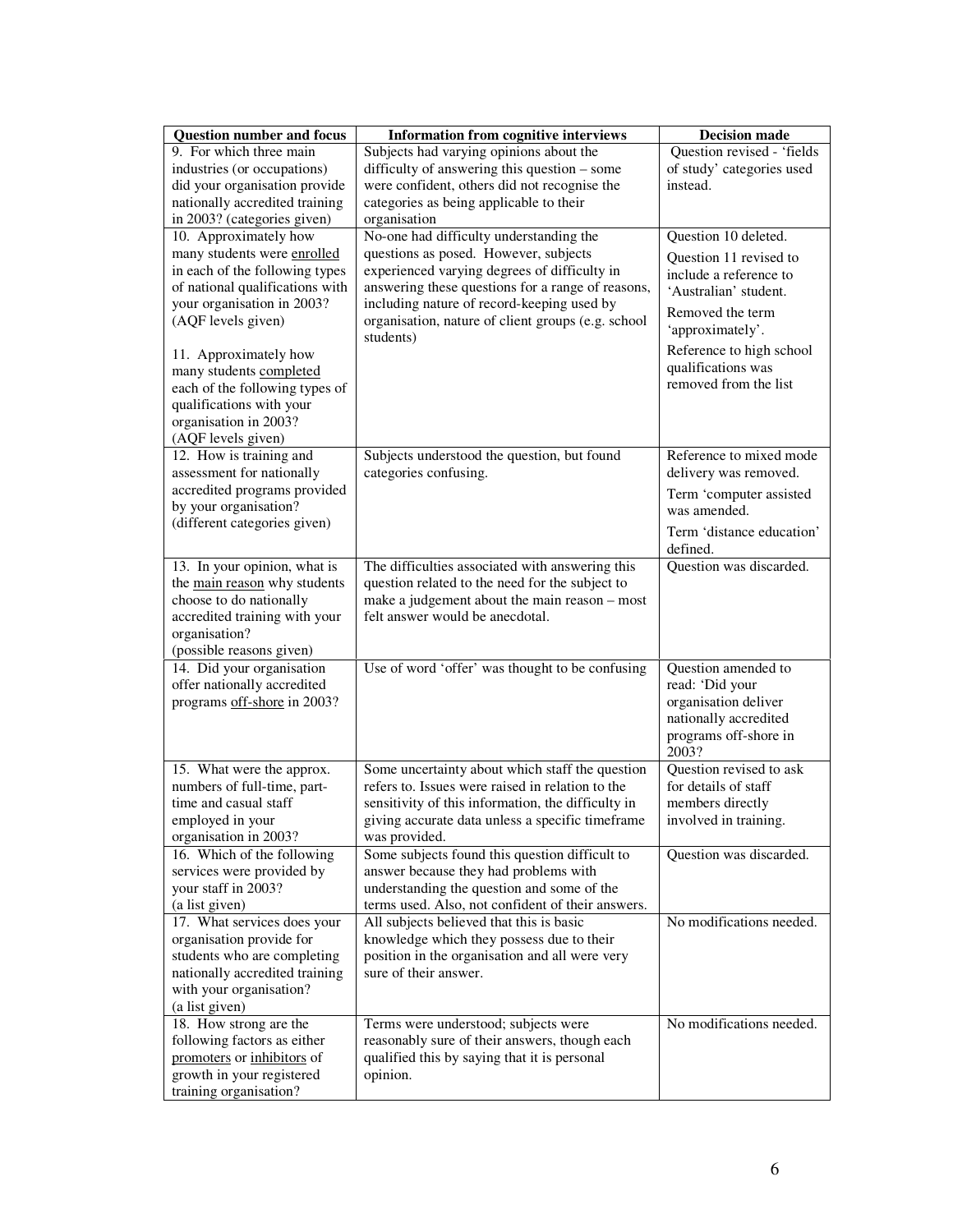The information gleaned from the cognitive interviews proved invaluable. It provided insights into the ways in which potential respondents might understand key concepts being explored in the survey. It revealed that often apparently quite simple terms can be interpreted in a number of ways and therefore need to be defined carefully if meaningful responses are to be collected. The process also provided the researchers with different ways of expressing key concepts that were more understandable to the respondents. In short, it provided a way to step into the shoes of a potential respondent and see the world from their point of view. It was not always possible to reconcile the differing perspectives offered by the respondents and ultimately some judgements were needed by the researchers in relation to the final decisions to keep, modify or discard a question.

The process revealed a significant number of issues with the draft set of questions for the survey. The use of probing required the researchers to consider many different aspects of each question (is it understandable? what do respondents have to do in order to answer the question? etc.). Cognitive interviewing invites careful scrutiny of the exact nature of any problems (for example, is it just the wording of the question that is the issue, or is it that the answers are not attainable with any degree of accuracy or certainty?). This close scrutiny is more likely to result in the need for changes to questions.

While the process was successful, it nonetheless had some drawbacks. The process of conducting cognitive interviews is time consuming and has the potential to add significantly to the development costs for a survey. It also requires significant efforts in training interviewers. Finding respondents prepared to participate in this very detailed process, while not difficult, did require some additional work. There are also potential issues with the number of cognitive interviews that might be conducted. In this instance, three interviews were used – arguably perhaps too small a number given the diversity that is known to exist across private training providers.

### **Conclusions**

The decision to use cognitive interviewing to develop the survey tool for our research with private training providers paid great dividends. The time taken to complete the interviews with respondents was reduced as far as possible, thus containing the costs associated with data collection. There were few if any reported incidents of respondents not understanding questions in the main study and the addition of detailed definitions of key terms in ways that were most meaningful for potential respondents provided the interviewers with additional information when clarification was needed.

The process of cognitive interviewing was also helpful in the process of negotiating permission to conduct the study with the Statistical Clearing House. Comprehensive information on each question to be included in the survey, including a rationale for the wording of each question, was able to be provided. Additionally, each question was also able to be justified on the basis that it would be able to provide the data needed to answer the research questions for the study. Refinement of the primary approach letter provided the Statistical Clearing House with greater assurances that the survey had a greater likelihood of reaching the person most able to provide the required information. The outcomes of the cognitive interviewing process, coupled with the pilot study which was able to provide detailed information on the response burden on respondents, provided a sound basis upon which judgements could be made about the likelihood of the research being able to attain its stated outcomes. In short, this process made us feel more confident than we would otherwise have been that we were 'playing the right tune' in our research.